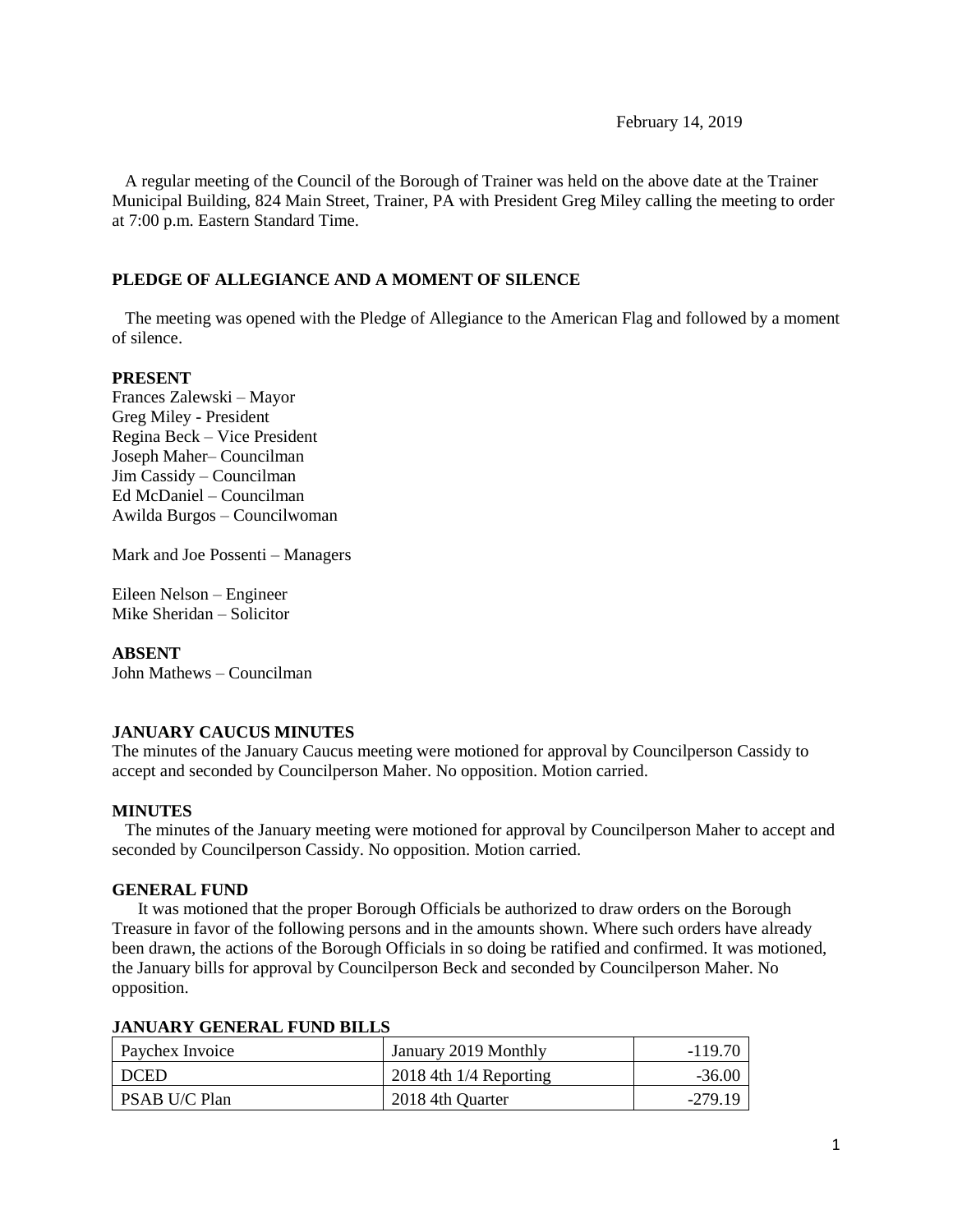| Paychex Invoice                     | January 4 Biweekly           | $-189.20$   |
|-------------------------------------|------------------------------|-------------|
| <b>United States Postal Service</b> | Roll of stamps Code office   | $-50.00$    |
| Orlando, Victoria A.                | Petty cash on hand           | $-300.00$   |
| <b>ESTC</b>                         | Firing Range Year 2019       | $-560.00$   |
| Witmer Public Safety Group          | Police equipment             | $-119.99$   |
| Red the Uniform Tailor              | Police uniforms              | $-249.38$   |
| <b>Utility Advocate</b>             | Energy savings               | $-24.39$    |
| Marcus Hook Borough                 | <b>Fire Station December</b> | $-1,171.54$ |
| <b>Marcus Hook Borough</b>          | Fire Truck December          | $-160.76$   |
| <b>Aston Service Center</b>         | Police vehicles              | $-3,549.19$ |
| <b>Excel Business Systems</b>       | Main copier toner            | $-20.17$    |
| T Frank McCall's Inc                | <b>Bldg</b> supplies         | $-258.51$   |
| <b>Burke Landscape Supply</b>       | Highway equipment parts      | $-10.94$    |
| <b>Staples Advantage</b>            | Office supplies              | $-70.53$    |
| PECO - Municipal Bldg.              | Municipal Bldg               | $-910.90$   |
| PECO - Garage                       | <b>Highway Garage</b>        | $-300.91$   |
| PECO - Park                         | HJ Park                      | $-26.45$    |
| Charles Higgins & Sons              | Street light maintenance     | $-949.10$   |
| <b>Chester Water - Hydrants</b>     | Hydrants                     | $-1,195.10$ |
| <b>Comcast Cable</b>                | Cable services               | $-94.91$    |
| Sunoco - SunTrak                    | Police vehicle fuel          | $-2,342.60$ |
| <b>United States Postal Service</b> | Roll of stamps               | $-50.00$    |
| <b>United States Postal Service</b> | Stamps, certified mail       | $-56.91$    |
| Paychex Invoice                     | January 18 Biweekly          | $-442.05$   |
| TD Card Services                    | Highway equipment parts      | $-286.64$   |
| Witmer Public Safety Group          | Police equipment             | $-237.57$   |
| A.R.D. Uniform Enterprises          | Police uniforms              | $-233.00$   |
| <b>U.S. Armor</b>                   | Police equipment             | $-2,200.23$ |
| De Co Police Chief's Assoc.         | <b>Chief's Banquet</b>       | $-550.00$   |
| <b>Staples Advantage</b>            | Office supplies              | $-112.97$   |
| <b>B&amp;L</b> Disposal             | Waste disposal               | $-6,660.00$ |
| De Co Solid Waste Authority         | Dec. tipping fees            | $-3,071.97$ |
| Broomall Truck & Auto Repair        | Police and Highway vehicles  | $-150.00$   |
| Pa One Call System, Inc.            | Monthly fax service          | $-9.52$     |
| Chester Water - Hwy garage          | <b>Highway Garage</b>        | $-40.91$    |
| Chester Water - Municipal           | Municipal Bldg               | $-74.91$    |
| Charles Higgins & Sons              | Street light maintenance     | $-1,682.38$ |
| <b>Comcast Business</b>             | Cable services               | $-363.94$   |
| <b>Comcast Cable</b>                | Cable services               | $-247.72$   |
| <b>Marcus Hook Borough</b>          | Fire Truck January           | $-160.76$   |
| Marcus Hook Borough                 | Fire Station January         | $-1,088.91$ |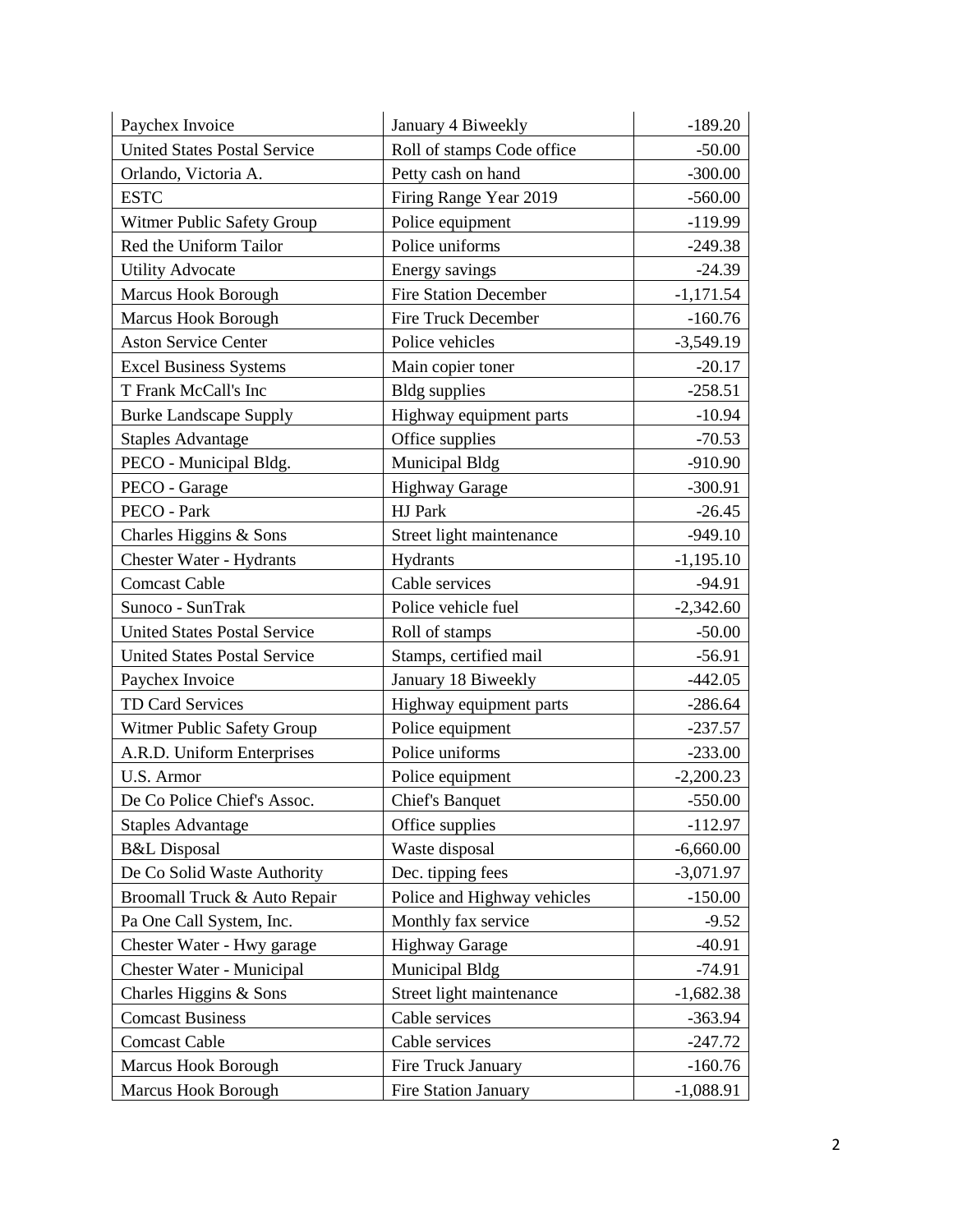| JMC Contractor's, Inc.           | Sink Hole repair 13th St.   | $-22,470.00$ |
|----------------------------------|-----------------------------|--------------|
| Nextel                           | Cell phones December        | $-139.77$    |
| <b>PECO</b>                      | 2019 Land Lease 854         | $-10.00$     |
| <b>Integral Systems Corp</b>     | Computer back-up            | $-50.00$     |
| Arthur J. Gallagher              | <b>Liability Insurances</b> | $-17,503.84$ |
| Stantec Consulting Services Inc. | Professional services       | $-5,565.00$  |
| <b>Verizon Wireless</b>          | Police data reader          | $-86.24$     |
| AT&T Mobility                    | Police data reader          | $-188.65$    |
| Red the Uniform Tailor           | Police uniforms             | $-117.76$    |
| J. Michael Sheridan, Esq.        | Professional services       | $-1,665.00$  |
| United Concordia Life & Health   | <b>Dental Coverage</b>      | $-1,628.24$  |
| US-Yellow                        | Advertising                 | $-297.00$    |
| Kelly & Close Engineers          | Municipal Complex work      | $-437.00$    |
| Spirit Media Group, Inc.         | <b>Public Notices</b>       | $-698.80$    |
| <b>PECO</b> Street Lighting      | <b>Street Lighting</b>      | $-1,987.56$  |
| Marcus Hook/Trainer Fire Dept.   | 2019 Insurance premiums     | $-20,242.00$ |
|                                  |                             |              |

-103,796.71

#### **PAYROLL ACCOUNT**

 It was motioned by Councilperson Cassidy and seconded by Councilperson Beck that Payroll for the month of January is paid. No opposition. Motion carried.

### **JANUARY PAYROLL FOR ALL EMPLOYEES**

Total payroll for the month of January \$81,360.06.

### **LIQUID FUEL BILLS**

Liquid Fuel Bills for the month of January meeting were motioned for approval by Councilperson Beck and seconded by Councilperson Maher. No opposition. Motion carried.

#### **JANUARY LIQUID FUEL BILLS**

| DECO<br>120 | $\sim$<br>ᅲ<br>_1ght1n9_<br>ғат<br>. | .15<br>-<br>. TJ.J <i>e</i> |
|-------------|--------------------------------------|-----------------------------|
|             |                                      |                             |

### **COMMUNITY CENTER BILLS**

 Community Center Bills for the month of January meeting were motioned for approval by Councilperson Burgos and seconded by Councilperson Cassidy. No opposition. Motion carried.

| PECO electric                 | $460.00 \cdot$ Utilities         | -43.59   |
|-------------------------------|----------------------------------|----------|
| PECO gas                      | $460.00 \cdot$ Utilities         | -729.59  |
| Banta's Bestway Trash Removal | $459.00 \cdot$ operating expense | $-60.00$ |
|                               |                                  | 02210    |

#### **JANUARY COMMUNITY CENTER BILLS**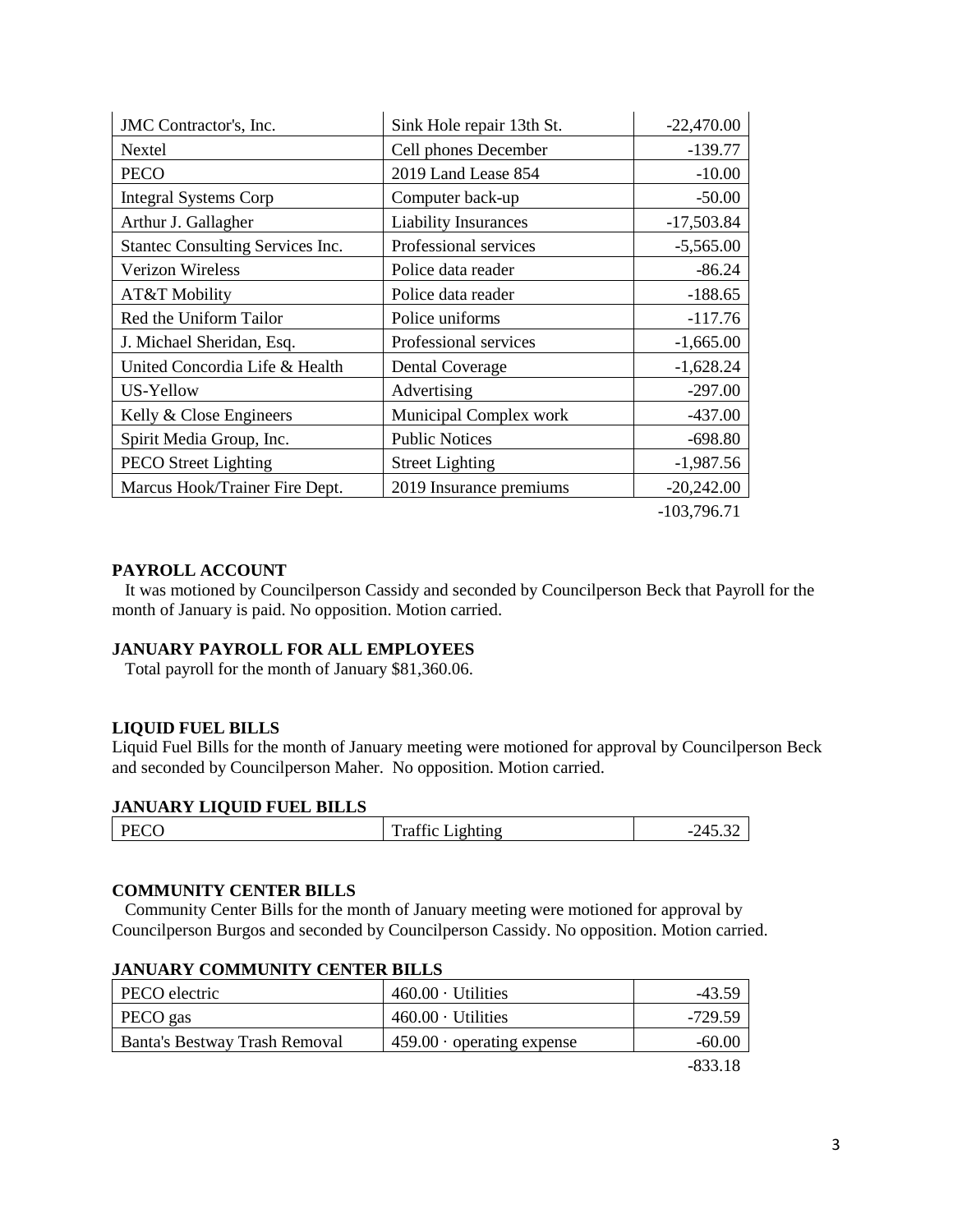### **PERMITS & LICENSE**

Permits for the month of January meeting were motioned for approval by Councilperson Cassidy and seconded by Councilperson Maher. No opposition. Motion carried.

### **PERMITS & LICENSE – JANUARY**

| 1 Building permits             | \$80.00    |
|--------------------------------|------------|
| 11 Contractor license          | \$1100.00  |
| 13 C/O Applications            | \$1300.00  |
| 0 Plumbing permits             | \$0        |
| 0 Electrical permits           | \$0        |
| 1 Zoning                       | \$50.00    |
| 3 Other Permits/License        | \$1635.00  |
| 0 Liens                        | \$0        |
| 0 Vacant property registration | \$0        |
| Amount turned over to Borough  | \$4,165.00 |

#### **CHESTER WATER AUTHORITY**

0- Street Openings Amount turned over to Borough \$0

**PECO**

0– Street Openings

Amount turned over to Borough \$0

#### **DELCORA**

0 – Permits

Amount turned over to Borough \$0

**OTHER -**

0 – Permits Amount turned over to Borough \$0

### **CORRESPONDENCE**

 It was motioned by Councilperson Maher and seconded by Councilperson Beck that the correspondence for January be accepted and any necessary action taken. No opposition. Motion carried.

### **JANUARY CORRESPONDENCE**

- Received from Keystone an electronic deposits in the amount of \$69,239.46 January EIT distribution.
- Received from Keystone an electronic deposits in the amount of \$3,013.76 January LST distribution.
- Received from Delaware County Monthly Deed Reconciliation for December and a check in the amount of \$1,306.76.
- Received from Delaware County Monthly Deed Reconciliation for January and a check in the amount of \$749.21.
- Received from Delaware County Tax Claim Monthly for December and a check in the amount of \$1,613.45.
- Received from Delaware County Monthly transfer report for January.
- Received from PA Dept. of Conservation and Natural Resources in regards to DCNR grant program.
- Received from PA DEP in regards to Monroe approval of Environmental Covenant.
- Received from Commonwealth of Pa. Liquid Fuel Tax Fund Attestation Engagement for 2017.
- Received from Ashland in regards to Emergency Management Coordinator.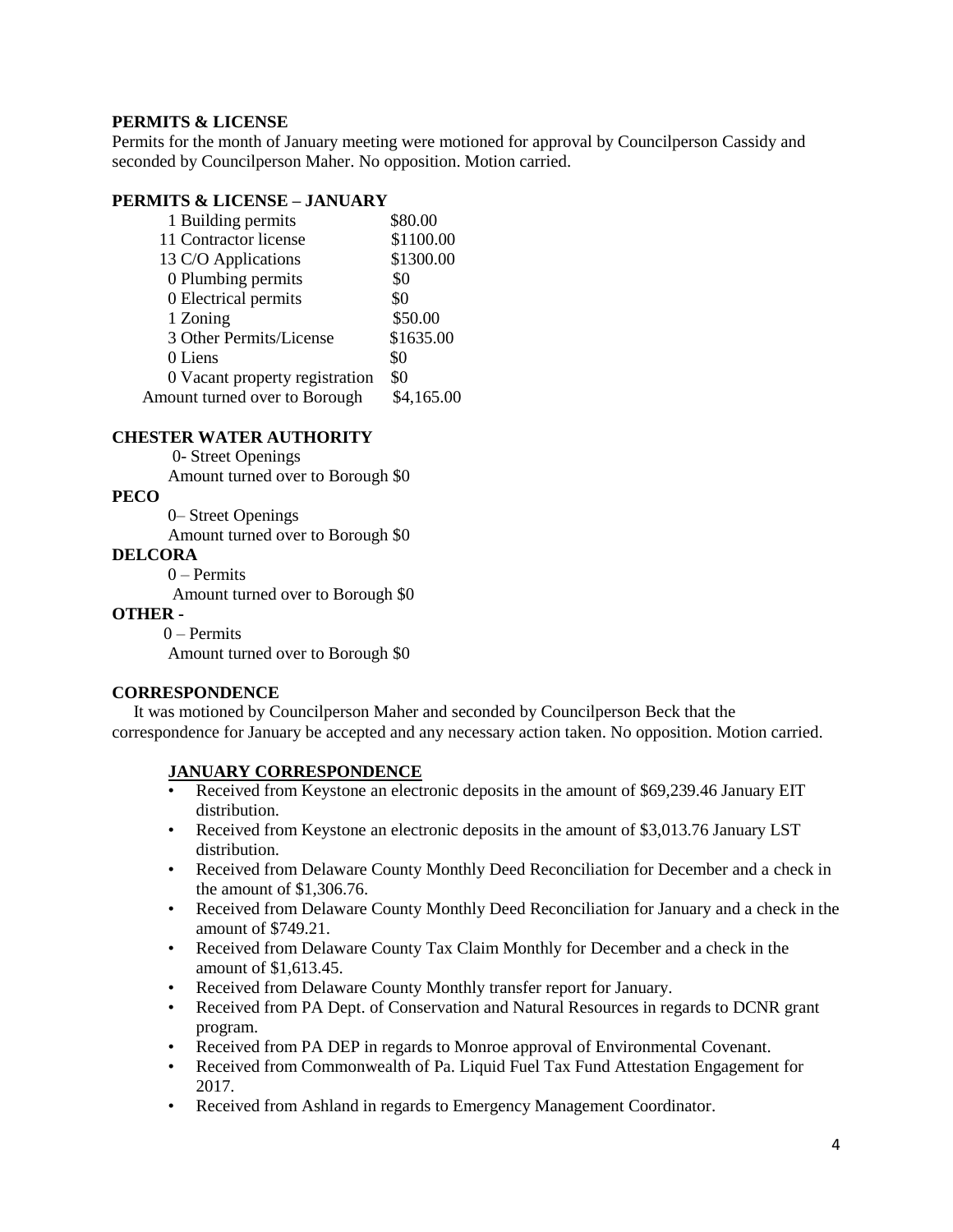## **QUESTIONS AND COMMENTS FROM AUDIENCE ON CORRESPONDENCE** None

# **ANY MATTERS THAT NEED COUNCILMANIC ACTION**

None

# **COMMITTEE REPORTS**

# **MAYOR**

Mayor Zalewski:

- Centennial is Sept. 28<sup>th</sup> and meetings are being held monthly.
- Activities are being planned for the coming year.
- Food drive is growing

# **\*POLICE CHIEF –** No report

# **MANAGER/FINANCE**

Mark Possenti:

- Motion needed to adopt Resolution 1046 electronic Highway Occupancy Permit through PennDot.
- Called an Executive meeting for real estate and personnel.

# **PARKS/RECREATION/ENVIRONMENT**

Councilman Maher:

- Announced all upcoming Rec Board events, dates, place and times.
- Received a letter of interest and made a motion to appoint Marcia Kline as a member of the Recreation Board.
- Asked to send Highway Department to attend training classes in regards to the tree vitalization program. Next class is scheduled for September in Upper Chi. the class requires a fee to be paid. Further info to follow.

# **FIRE/BOARD OF HEALTH**

Councilman Cassidy:

Welcome to Trainer's February Council meeting.

Two down, ten to go.

Starting on the bright side, I hope everyone noticed the decrease in your DELCORA bill. Enjoy it, who knows how long it will last.

I attended the Chester Water Authority special public meeting on January 24<sup>th</sup> to consider a rate increase to avoid a forced sale of the Chester Water Authority. This sale could raise rates many times more than what we are paying now. The rate increase of 10% passed with no board member opposing. As a resident, we can make up the 10% very easily just by being more cautious of our usage.

All that spoke was not so much concerned with the rate increase as they were about \$60,285,000.00 payout to the city of Chester. Many spoke that they felt we were being extorted. The agreement is intended to keep the city from selling the Authority for a period of 40 years.

It was disappointing that there were not more people there. Attendance was about 25 people.

MHTFD is going to provide and install smoke detectors to senior citizen home owners who live in their residence. The Chief said that once this is complete and there are still some detectors left, he will consider expanding the program. Home owners only. Renters should have their landlords provide detectors. A list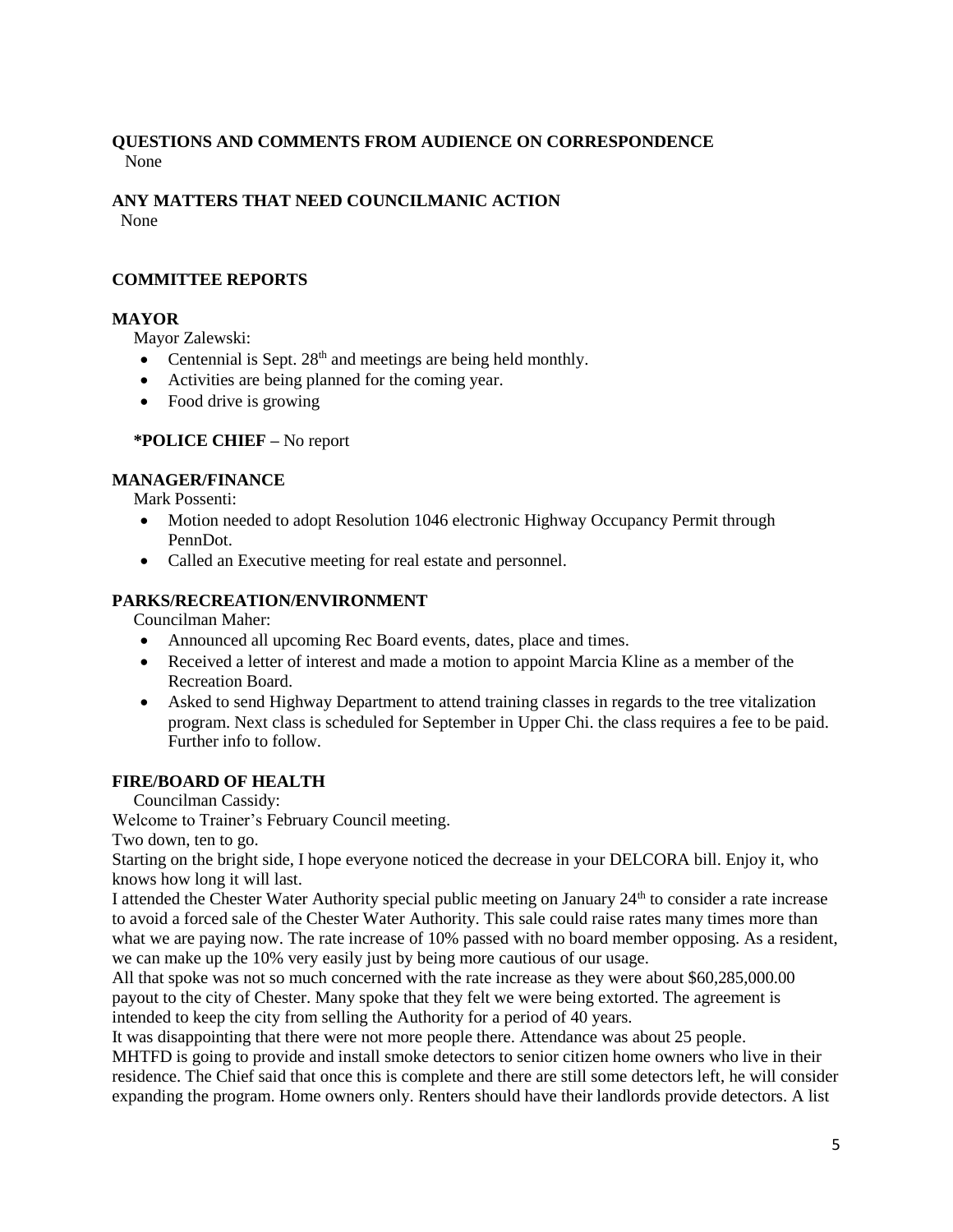has been compiled and any senior home owner should call borough hall with their name and address to be added to the list. Many already on the list but call anyway.

There are two hearings scheduled for the Board of Health. Now is the time to clean up your property to avoid letters and citations.

The Groundhog says that spring is just around the corner and motorcyclists being out have confirmed it. Happy Valentine's Day.

Fire report for January:

# MARCUS HOOK TRAINER FIRE DEPARTMENT

# MONTHLY REPORT

# JANUARY, 2019

| <b>INCIDENT TYPE</b>                         |               | # INCIDENTS |
|----------------------------------------------|---------------|-------------|
| - Fire, other                                |               |             |
| Building fire                                |               |             |
| Medical assist, assist EMS crew              |               |             |
| - Motor vehicle accident with injuries       |               |             |
| Gas leak (natural gas or LPG)                |               |             |
| Carbon monoxide incident                     |               |             |
| - Electrical wiring/equipment problem, other |               |             |
| - Power line down                            |               |             |
| - Arcing, shorted electrical equipment       |               |             |
| Service Call, other                          |               |             |
| Assist police or other governmental agency   |               |             |
| Cover assignment, standby, moveup            |               |             |
| - Good intent call, other                    |               |             |
| Dispatched & cancelled en route              |               |             |
|                                              | $#$ incidents |             |

THE DEPARTMENT DID NOT RESPOND TO 2 ALARMS DURNING THE DAY TIME HOURS

| CALLS IN MARUCS HOOK: 9      | CALLS IN TRAINER: 3          | calls out of town: 9 |
|------------------------------|------------------------------|----------------------|
| Calls from 6am-6pm: 14 calls | calls from 6pm – 6am 13calls |                      |

TOP RUNNER FOR THE MONTH: DAN SMITH 18 ALARMS

REPORTING OFFICER: KENNY SMITH JR, DEPUTY FIRE CHIEF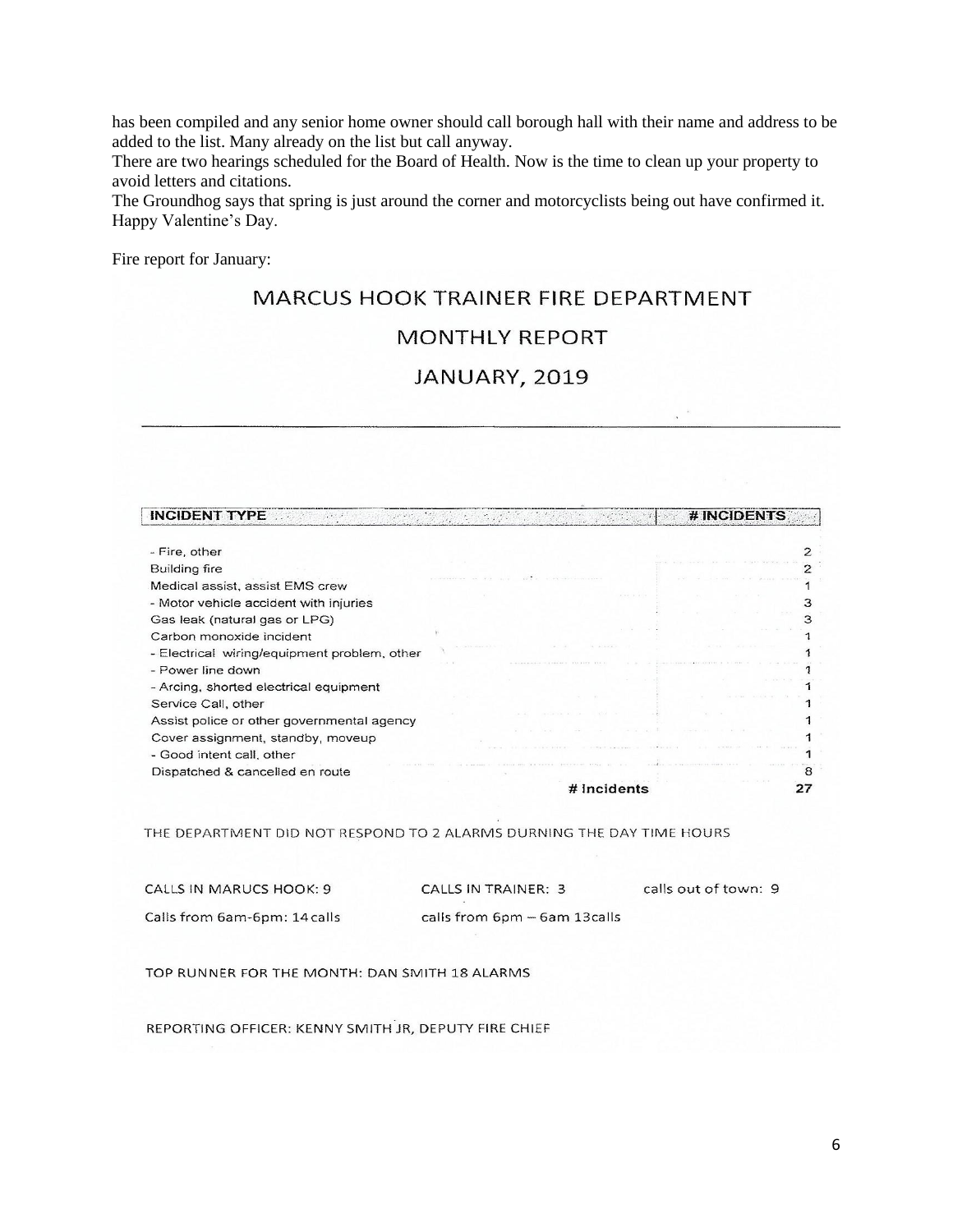### **HIGHWAY/BUILDINGS**

Councilman Mathews was absent.

### **PUBLIC SAFETY**

Councilwoman Beck read the Code office reports for January.

January: 7 bldg. permits, 32 C/O's, 11 Contractor licenses, 0 zoning and numerous violation notices, citation warnings and citations issued.

### **COMMUNITY OUTREACH/NEWSLETTERS**

Councilwoman Burgos:

- Info on Delco Emergency Shelter Resource Directory.
- Info on free Tax Preparation.
- Read a response letter from the Mobile Home Park in regards to the issues in the park.

### **COMMUNITY REDEVELOPMENT**

Councilman Ed McDaniel:

• No report

### **CODE ENFORCEMENT OFFICER**

No report

**TAX COLLECTOR** Kim Sherman was absent: No report.

### **MONROE ENERGY**

No report.

### **ENGINEER**

Eileen Nelsons stated a motion was needed to accept Resolution 1042 2019 CDBG application. Eileen read the Resolution.

A motion was made to advertise bidding for the road program involving Ridge Rd. and Chestnut St. Spoke 4310, 4312 and 4314 Ridge Rd being owned by Redevelopment Authority. They should be listed as The Borough of Trainer and exempt.

**Engineer's Report** Attached

# **SOLICITOR**

Mike Sheridan stated:

- In regards to the PennDot electronic application and HOP, there is also included, a form to authorize Kelly and Close as the agent to obtain the permit.
- Still in negotiations with Brandywine SPCA. Has not reviewed the contract yet.
- Need a motion to adopt Resolution 1044 to incur debt in regards to the Municipal complex.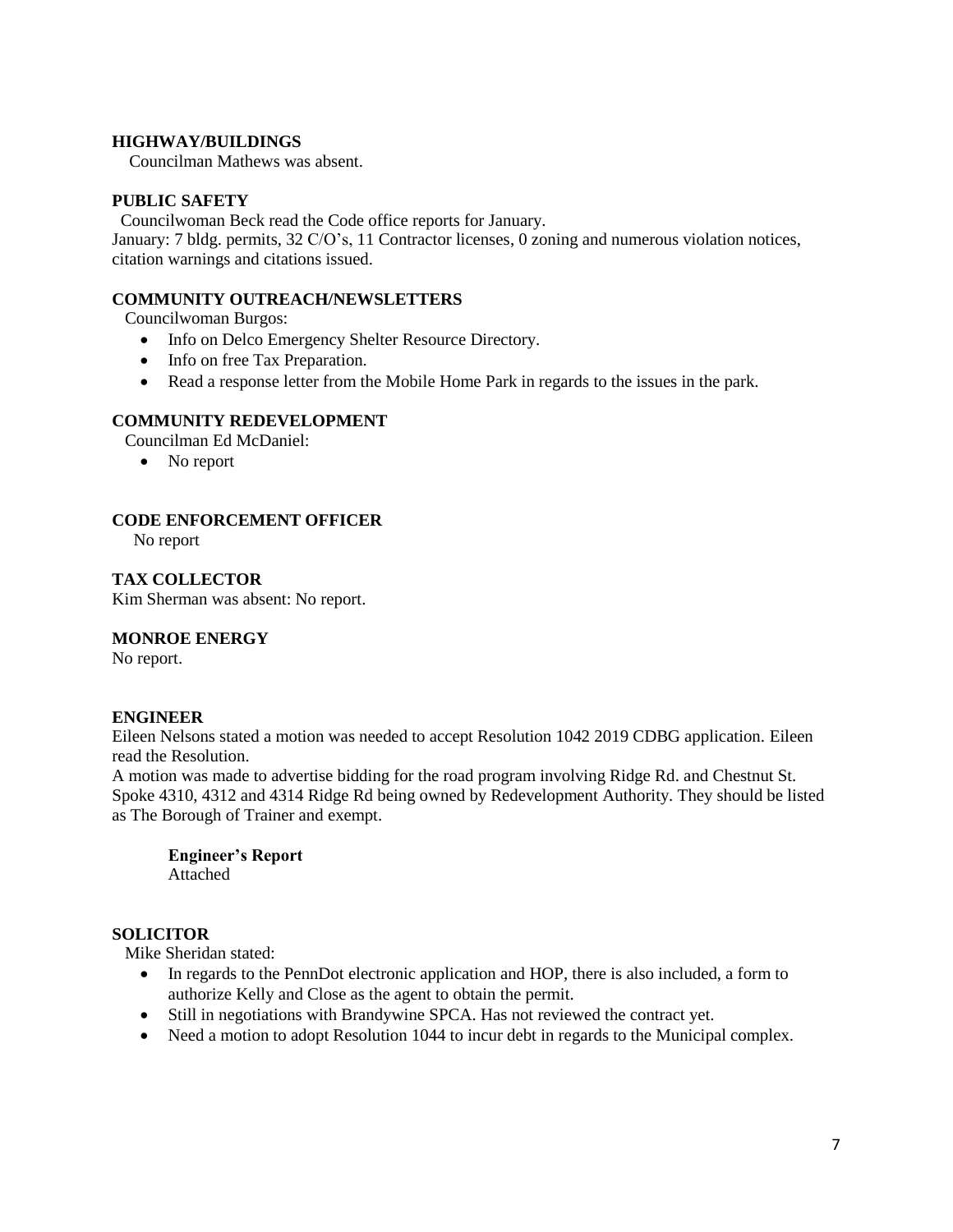### **ORDINANCES**

• None

#### **RESOLUTIONS**

- Motion was made by Councilperson Maher to adopt Resolution 1046 PennDot account for permitting and seconded by Councilperson Burgos. No opposition. Motion carried.
- Motion was made by Councilperson Cassidy to adopt Resolution 1043 County Aid Application 2019 and seconded by Councilperson Maher. No opposition. Motion carried.
- Motion was made by Councilperson Beck to adopt Resolution 1044 to incur debt in regards to the Municipal Complex and seconded by Councilperson Burgos. Councilpersons Maher and Cassidy opposed. Motion was carried.

### **OTHER ACTION ITEMS**

- Motion was made by Councilperson Maher to authorize the advertisement bidding for the 2019 road program and seconded by Councilperson Cassidy. No opposition. Motion carried.
- Motion was made by Councilperson Maher to appoint Marcia Kline as a member of the Recreation Board and seconded by Councilperson Beck. No opposition. Motion carried.
- Motion was made by Councilperson Beck to authorize Kelly and Close to be agent for the HOP permit and seconded by Councilperson Maher. Councilperson Cassidy opposed. Motion carried.
- Motion was made by Councilperson Beck to contact Dean Fountain to act as temporary dog catcher and seconded by Councilperson Cassidy. No opposition. Motion carried.

### **OLD COUNCILMANIC BUSINESS**

None

### **NEW COUNCILMANIC BUSINESS**

None

### **QUESTIONS AND COMMENTS FROM AUDIENCE**

Chuck Miles, Ridge Rd. – Inquired about the sidewalk project on  $9<sup>th</sup>$  St., the tree vitalization program classes, Christmas house decorating.

An executive session was called to discuss personnel and real estate. The regular Council meeting resumed at 9:01pm.

When the regular Council meeting resumed a motion was made for Mark Possenti to write a letter to authorize for repository sale of properties at 3317 & 3319 W. 3rd St.

#### **ADJOURNMENT**

President Greg Miley called for a motion to adjourn at 9:02pm; Councilperson Beck made the motion to adjourn. Councilperson McDaniel seconded the motion. No opposition. Motion carried.

The meeting was recovered and back in session at 9:03pm. At this time a motion was made to call Dean Fountain as a temporary dog catcher.

Councilperson Beck motioned to adjourn the recovered meeting at 9:05pm and was seconded by Councilperson Cassidy. No opposition. Motion carried.